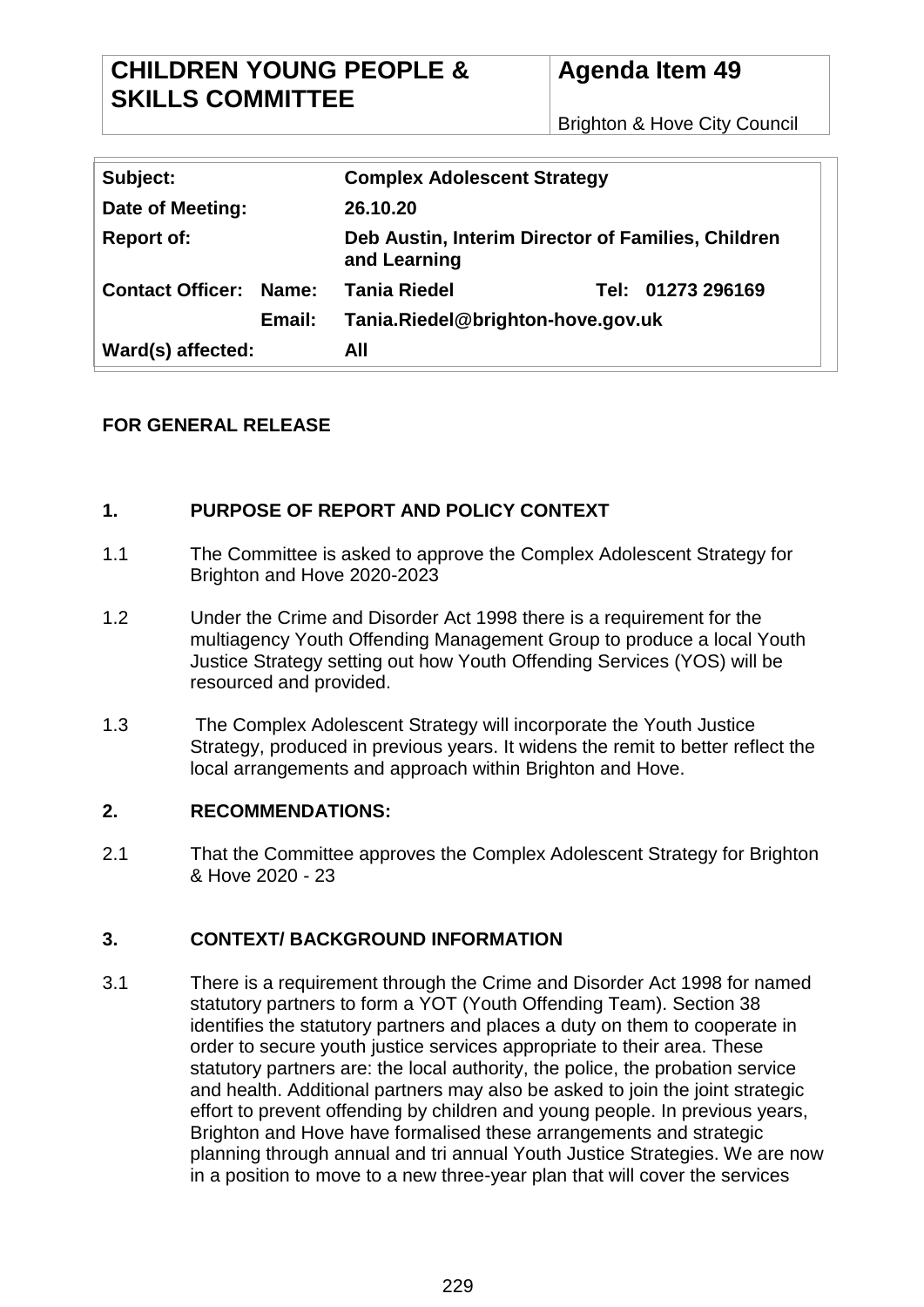relating to complex adolescents as well as youth justice. This will be a better fit with the local arrangements

- . 3.2 In order to provide a comprehensive and cogent response to complex needs of this cohort, the key teams in Brighton & Hove were brought together in 2018 to form one co located Adolescent Service. This multi-disciplinary service consists of:
- The Youth Offending Team
- • ru-ok? a substance misuse team for young people
- • A health team providing sexual health, mental health and wellbeing support
- An Adolescent Social Work Pod who work with the most vulnerable and risky young people in the city
- Functional Family Therapy
- • Extended Adolescent Service, which offers flexible support to children and young people at risk of becoming looked after or being exploited.

The Youth Employability Service (YES) are also co-located with the service.

- 3.3 The teams work closely together whilst still retaining their distinct identities. The management structures, processes and staff recognise the need to work differently in order to meet the needs of this complex cohort of young people.
- 3.4 The key priorities developed and agreed by the Strategic Adolescent Management Board are:
- To continue to divert the right children away from the criminal Justice System
- To gain a better understanding of why children reoffend to respond appropriately

• To continue to maintain the low number of custodial sentencing and to avoid this wherever possible

- To embed contextual safeguarding approaches in the city and ensure there is a robust multi agency response to child exploitation
- To increase service user participation

• To ensure there is a shared understanding of children and young people's substance use across the city, and there are appropriate responses in place to address the harm caused in relation to this.

3.5 The Strategy will also be taken to the city's Safe in the City Partnership Board for discussion and agreement and will be submitted to the Youth Justice Board.

# **4. ANALYSIS & CONSIDERATION OF ANY ALTERNATIVE OPTIONS**

4.1 Publication of the Youth Justice Strategy is normally a statutory requirement. However, there is no requirement to publish this year due to the impact of the COVID 19 restrictions. It is likely that this statutory requirement will return in 2021.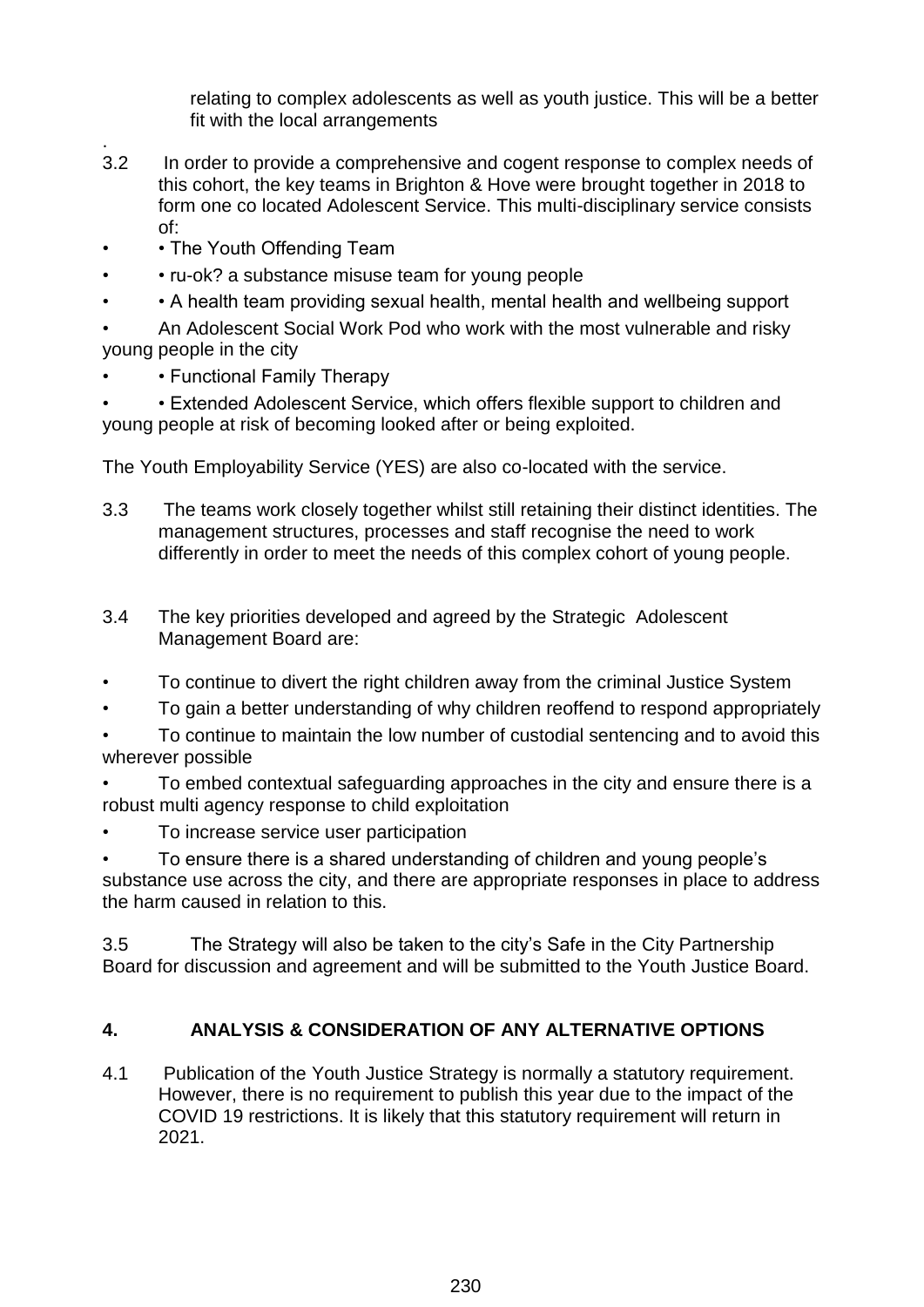# **5. COMMUNITY ENGAGEMENT & CONSULTATION**

5.1 Direct community engagement and consultation has not been a part of the development of this strategy. However the operational Business Plans which underpin the strategy do ensure the involvement and participation of young people in the design and delivery of services and include specific community orientated initiatives such as Restorative Justice.

5.2 The strategy has been discussed and consulted upon at the Strategic Adolescent Management Board which is made up of partner agencies and the CVS.

# **6. CONCLUSION**

6.1 The Committee is asked to approve the strategy as part of discharging the council's statutory responsibilities**.**

# **7. FINANCIAL & OTHER IMPLICATIONS:**

#### **Financial Implications:**

7.1 The financial information detailed within the body of the attached supplementary report accurately reflects the current budgetary position of the YOS. The risk attached to any reduction in anticipated funding from the external partners would need to be managed, with Finance support, within the service with economies made and service delivery assessed/re-designed accordingly

Finance Officer Consulted: David Ellis Date: 15.10.20

## **Legal Implications:**

7.2 The Crime and Disorder Act 1998 places a statutory responsibility on local authorities acting with statutory partner agencies to establish a Youth Offending Service. The strategy meets the requirements under the Crime and Disorder Act 1998 to produce a local Youth Justice Strategy setting out how Youth Offending Services will be resourced and provided. The strategy must be published, and refer to the key requirements referred to in the body of the report.

Lawyer Consulted: Natasha Watson Date: 15.10.20

## **Equalities Implications:**

7.3 The strategy explicitly addresses equalities implications through the cross cutting theme and principle, that the service will strive to best meet the diverse needs of the residents and communities of Brighton and Hove

## **Sustainability Implications**: